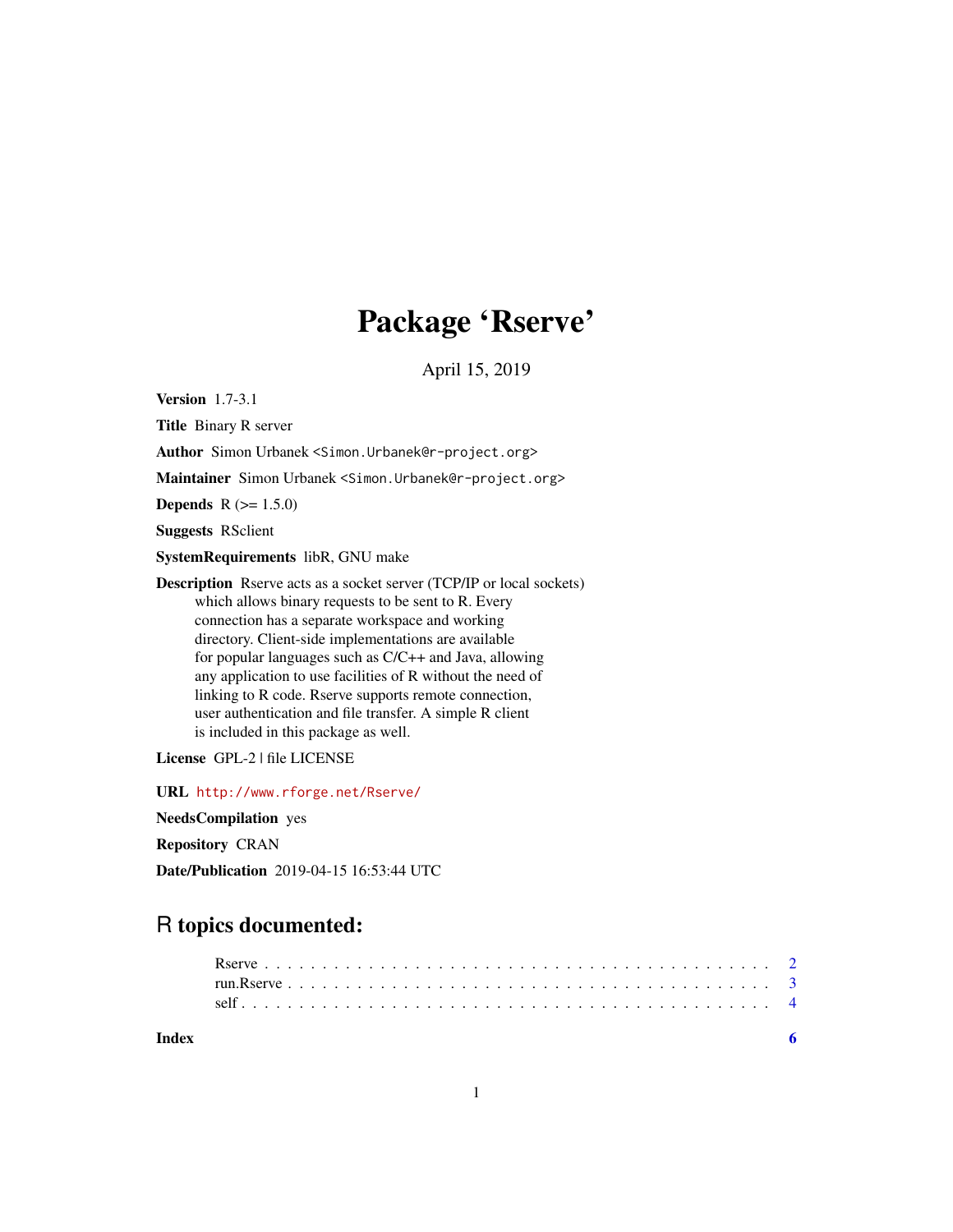<span id="page-1-0"></span>2 **Reserve Executive Server Executive Server Executive Server Executive Server Executive Server Executive Server Executive Server Executive Server Executive Server Executive Server Executive Server Executive Server Executi** 

<span id="page-1-1"></span>Rserve *Server providing R functionality to applications via TCP/IP or local unix sockets*

#### Description

Starts Rserve in daemon mode (unix only). Any additional parameters not related to Rserve will be passed straight to the underlying R. For configuration, usage and command line parameters please consult the online documentation at http://www.rforge.net/Rserve. Use R CMD Rserve --help for a brief help.

The Rserve function is provided for convenience only.

On Windows the Rserve() function sets up the PATH to include the current R.DLL so that Rserve can be run.

#### Usage

```
# R CMD Rserve [<parameters>]
```

```
Rserve(debug = FALSE, port, args = NULL, quote=(length(args) > 1), wait, ...)
```
#### Arguments

| debug    | determines whether regular Rserve or debug version of Rserve (Rserve.dbg)<br>should be started.                                                  |
|----------|--------------------------------------------------------------------------------------------------------------------------------------------------|
| port     | port used by Rserve to listen for connections. If not specified, it will be taken<br>from the configuration file (if present) or default to 6311 |
| args     | further arguments passed to Rserve (as a string that will be passed to the system<br>command - see quote below).                                 |
| quote    | logical, if TRUE then arguments are quoted, otherwise they are just joined with<br>spaces                                                        |
| wait     | wait argument for the system call. It defaults to FALSE on Windows and TRUE<br>elsewhere.                                                        |
| $\cdots$ | other arguments to be passes to system.                                                                                                          |

#### Details

Rserve is not just a package, but an application. It is provided as a R package for convenience only. For details see http://www.rforge.net/Rserve

#### Note

R CMD Rserve will only work on unix when installed from *sources* and with sufficient permissions to have write-rights in \$R\_HOME/bin. Binary installations have no way to write in \$R\_HOME/bin and thus Rserve() function described above is the only reliable way to start Rserve in that case.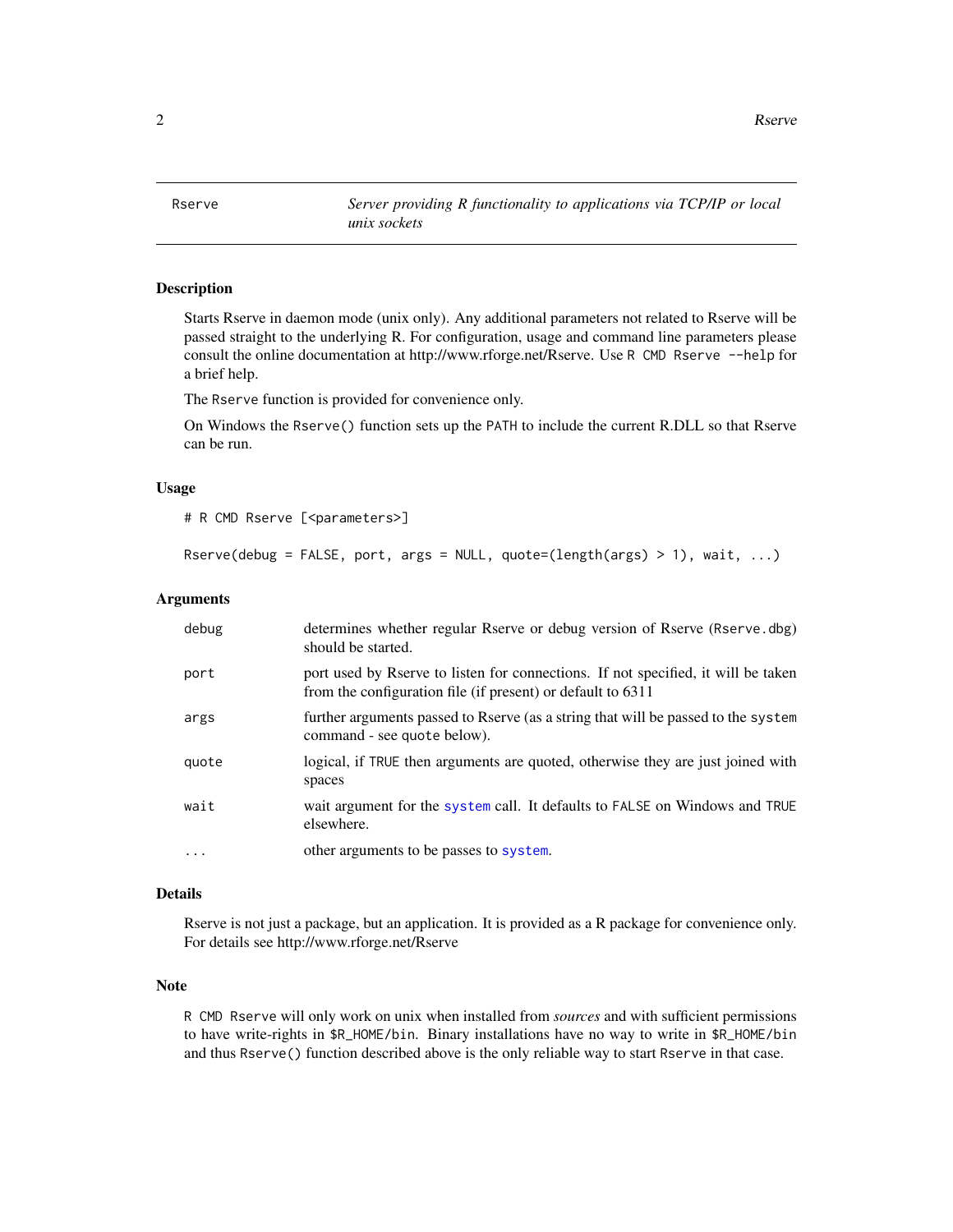#### <span id="page-2-0"></span>run.Rserve 3

Java developers may want to see the StartRserve class in java/Rserve/test examples for easy way to start Rserve from Java.

Rserve can be compiled with TLS/SSL support based on OpenSSL. Therefore the following statements may be true if Rserve binaries are shipped together with OpenSSL: This product includes software developed by the OpenSSL Project for use in the OpenSSL Toolkit (http://www.openssl.org/). This product includes cryptographic software written by Eric Young (eay@cryptsoft.com). This product includes software written by Tim Hudson (tjh@cryptsoft.com). They are not true otherwise.

#### Author(s)

Simon Urbanek

#### See Also

[run.Rserve](#page-2-1)

<span id="page-2-1"></span>run.Rserve *Start Rserve within the current R process.*

#### Description

run.Rserve makes the current R process into an Rserve instance. Rserve takes over until it is shut down or receives a user interrupt signal. The main difference between [Rserve](#page-1-1) and run.Rserve is that Rserve starts a new process, whereas run.Rserve turns the current R session into Rserve. This is only possible if there are no UI elements or other parts that could interfere with the prepation of Rserve.

#### Usage

```
run.Rserve(..., config.file = "/etc/Rserve.conf")
```
#### Arguments

| $\cdots$    | all named arguments are treated as entries that would be otherwise present in the<br>configuration file. So argument foo="bar" has the same meaning as foo bar<br>in the configuration file. The only exception is that logical values can be used<br>instead of enable/disable. Some settings such as uid are not relevant and thus<br>ignored. |
|-------------|--------------------------------------------------------------------------------------------------------------------------------------------------------------------------------------------------------------------------------------------------------------------------------------------------------------------------------------------------|
| config.file | path of the configuration file to load in the Rserve. It will be loaded before the<br>above settings and is optional, i.e. if the file is not present or readable it will be<br>ignored.                                                                                                                                                         |

#### Value

Returns TRUE after the Rserve was shut down.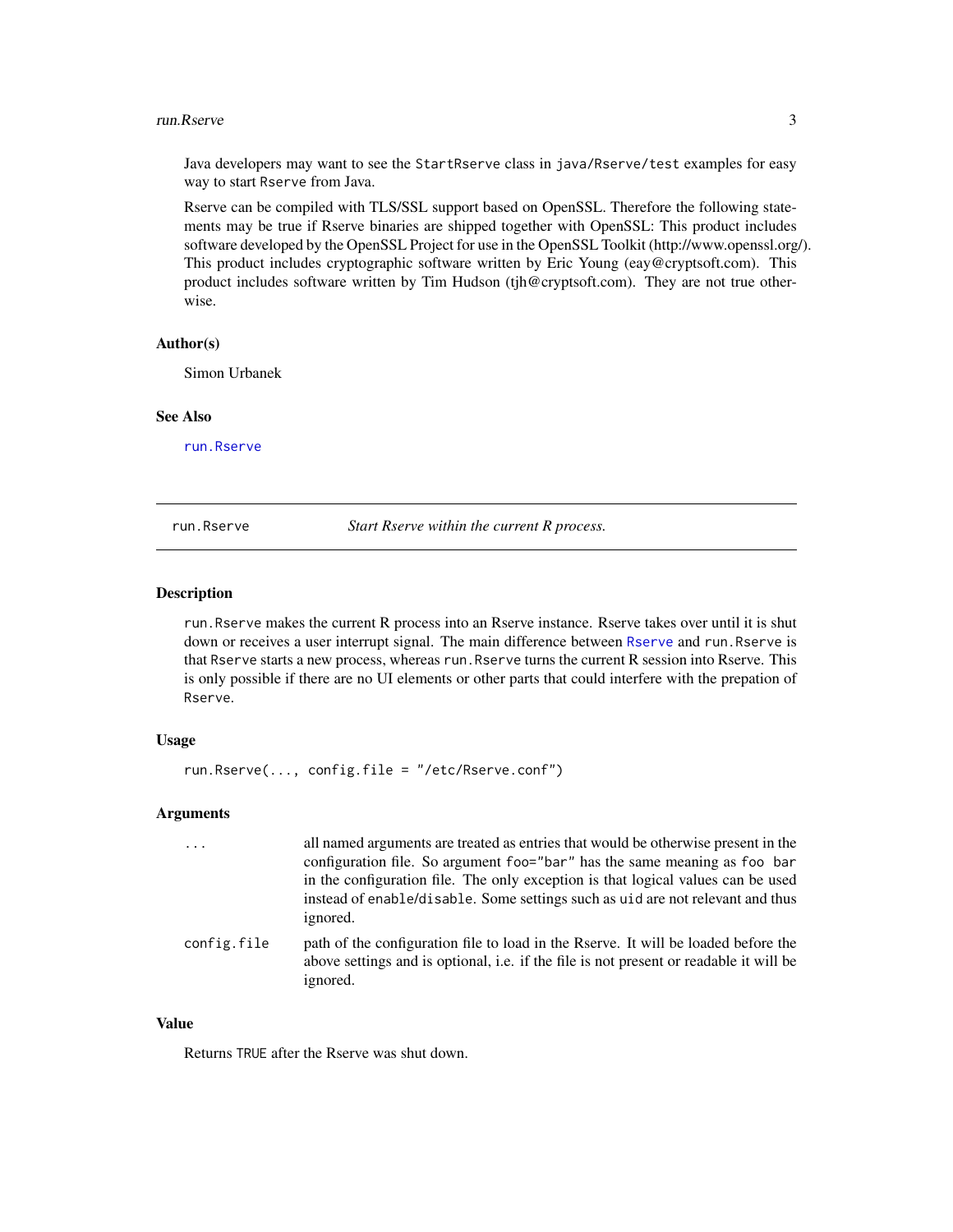#### <span id="page-3-0"></span>Author(s)

Simon Urbanek

#### See Also

[Rserve](#page-1-1)

self *Functions usable for R code run inside Rserve*

#### **Description**

The following functions can only be used inside Rserve, they cannot be used in stand-alone R. They interact with special features of Rserve. All commands below will succeed only if Rserve has been started with r-control enable configuration setting for security reasons.

self.ctrlEval issues a control command to the Rserve parent instance that evaluates the given expression in the server. The expression is only queued for evaluation which will happen asynchronously in the server (see RSserverEval in RSclient package for details). Note that the current session is unaffected by the command.

self.ctrlSource issues a control command to the Rserve parent instance to source the given file in the server, see RSserverSource in the RSclient package for details.

self.oobSend sends a out-of-band (OOB) message with the encoded content of what to the client connected to this session. The OOB facility must be enabled in the Rserve configuration (using oob enable) and the client must support OOB messages for this to be meaningful. This facility is not used by Rserve itself, it is offered to specialized applications (e.g. Cairo supports asynchronous notification of web clients using WebSockets-QAP1 tunnel to dynamically update graphics on the web during evaluation).

self.oobMessage is like self.oobSend except that it waits for a response and returns the response.

#### Usage

```
self.ctrlEval(expr)
self.ctrlSource(file)
self.oobSend(what, code = 0L)
self.oobMessage(what, code = 0L)
```
#### Arguments

| expr | R expression to evaluate remotely                                                       |
|------|-----------------------------------------------------------------------------------------|
| file | path to a file that will be sourced into the main instance                              |
| what | object to include as the payload fo the message                                         |
| code | user-defined message code that will be ORed with the OOB_SEND/OOB_MSG mes-<br>sage code |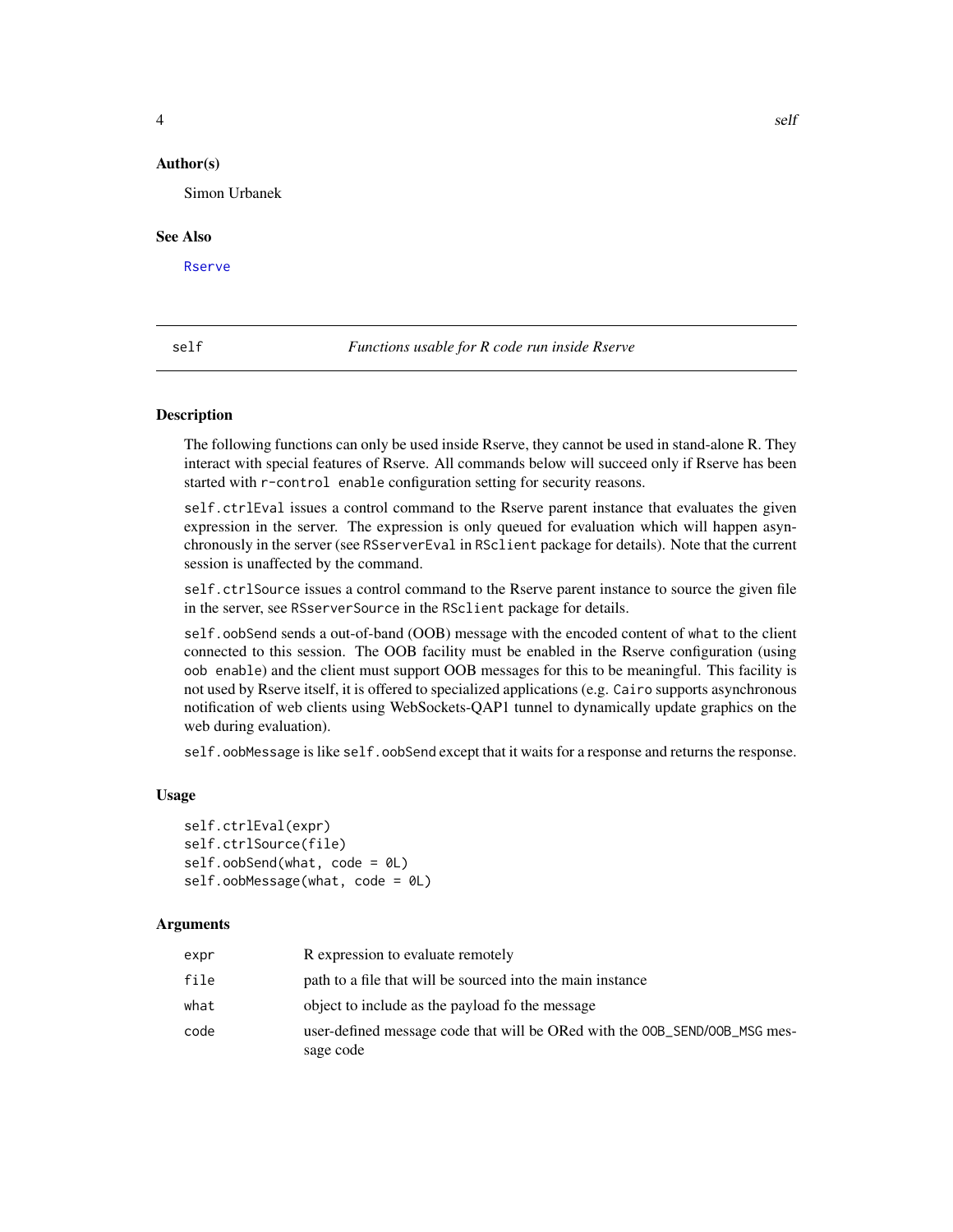self 5

#### Value

oobMessage returns data contained in the response message.

All other functions return TRUE (invisibly).

#### Author(s)

Simon Urbanek

#### Examples

```
## Not run:
 self.ctrlEval("a <- rnorm(10)")
  self.oobSend(list("url","http://foo/bar"))
```
## End(Not run)